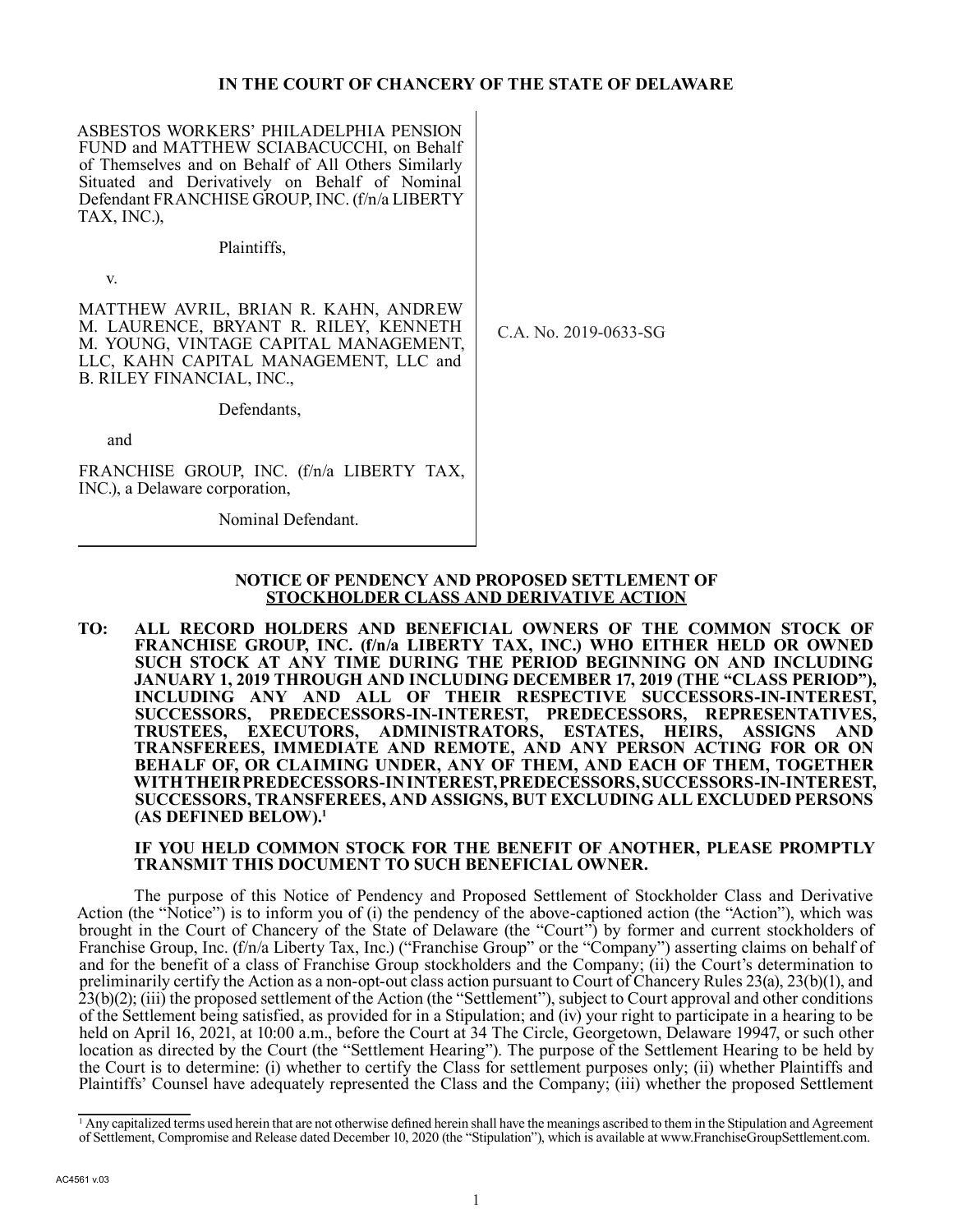should be approved as fair, reasonable and adequate to the Class and the Company and in the best interests of the Class and the Company; (iv) whether the Action should be dismissed with prejudice and all Released Claims against the Releasees should be released; (v) whether an Order and Final Judgment approving the Settlement should be entered; and (vi) whether and in what amount any Fee and Expense Award (defined below) should be paid to Plaintiffs' Counsel out of the Settlement Amount (defined below).

#### **PLEASE READ THIS NOTICE CAREFULLY AND IN ITS ENTIRETY. THIS NOTICE RELATES TO A PROPOSED SETTLEMENT OF THE LITIGATION REFERRED TO IN THE CAPTION AND CONTAINS IMPORTANT INFORMATION REGARDING YOUR RIGHTS. IF THE COURT APPROVES THE PROPOSED SETTLEMENT, YOU WILL BE FOREVER BARRED FROM CONTESTING THE FAIRNESS, REASONABLENESS OR ADEQUACY OF THE PROPOSED SETTLEMENT, AND FROM PURSUING THE RELEASED CLAIMS.**

The Stipulation was entered into as of December 10, 2020, by and among (i) Plaintiffs, on behalf of themselves and the putative Class (as defined below); (ii) the Company and (iii) defendants Matthew Avril, Brian R. Kahn, Andrew M. Laurence, Bryant R. Riley, and Kenneth M. Young (collectively, the "Director Defendants"); Vintage Capital Management, LLC ("Vintage"); B. Riley Financial, Inc. ("B. Riley"); and Kahn Capital Management, LLC ("Kahn Capital," and together with the Director Defendants, Vintage, and B. Riley, "Defendants" and together with Plaintiffs and the Company, the "Parties").

This Notice describes the rights you may have in the Action and pursuant to the Stipulation and what steps you may take, but are not required to take, in relation to the Settlement. If the Court approves the Settlement, the Parties will ask the Court at the Settlement Hearing to enter an Order and Final Judgment dismissing the Action with prejudice in accordance with the terms of the Stipulation.

# WHAT IS THE PURPOSE OF THIS NOTICE?

1. The purpose of this Notice is to explain the Action, the terms of the proposed Settlement, and how the Settlement affects the legal rights of Franchise Group stockholders, Class Members (as defined below), and the Company.

2. In a class action, one or more people and/or entities who were stockholders at the time the claim arose sue on behalf of and for the benefit of the individual class members, seeking to enforce the class members' legal rights. In a stockholder derivative action, one or more people and/or entities who were stockholders at the time the claim arose sue on behalf of the subject company, seeking to enforce the company's legal rights.

3. As described more fully in paragraph 47 below, Class Members or current Company stockholders have the right to object to the proposed Settlement and the application by Plaintiffs' Counsel (the "Fee Application") for an award of fees and expenses (the "Fee and Expense Award"). Class Members have the right to appear and be heard at the Settlement Hearing, which will be held before the Delaware Court of Chancery on April 16, 2021, at 10:00 a.m., at 34 The Circle, Georgetown, Delaware 19947 or at such other location as directed by the Court. The purpose of the Settlement Hearing to be held by the Court is to determine: (i) whether to certify the Class for settlement purposes only; (ii) whether Plaintiffs and Plaintiffs' Counsel have adequately represented the Class and the Company; (iii) whether the proposed Settlement should be approved as fair, reasonable and adequate to the Class and the Company and in the best interests of the Class and the Company; (iv) whether the Action should be dismissed with prejudice and all Released Claims against the Releasees should be released; (v) whether an Order and Final Judgment approving the Settlement should be entered; and (vi) whether and in what amount any Fee and Expense Award should be paid to Plaintiffs' Counsel out of the Settlement Amount.

4. The Court has reserved the right to adjourn or continue the Settlement Hearing, including consideration of the application by Plaintiffs' Counsel for a Fee and Expense Award, without further notice to you other than by announcement at the Settlement Hearing or any adjournment thereof, or notation on the docket in the Action. The Court has further reserved the right to approve the Settlement, at or after the Settlement Hearing, with such modifications as may be consented to by the Parties and without further notice of any kind.

## WHAT IS THIS CASE ABOUT? WHAT HAS HAPPENED SO FAR?

**THE FOLLOWING RECITATION DOES NOT CONSTITUTE FINDINGS OF THE COURT AND SHOULD NOT BE UNDERSTOOD AS AN EXPRESSION OF ANY OPINION OF THE COURT AS TO THE MERITS OF ANY CLAIMS OR DEFENSES BY ANY OF THE PARTIES. IT IS BASED ON STATEMENTS OF THE PARTIES AND IS SENT FOR THE SOLE PURPOSE OF INFORMING YOU OF THE EXISTENCE OF THE ACTION**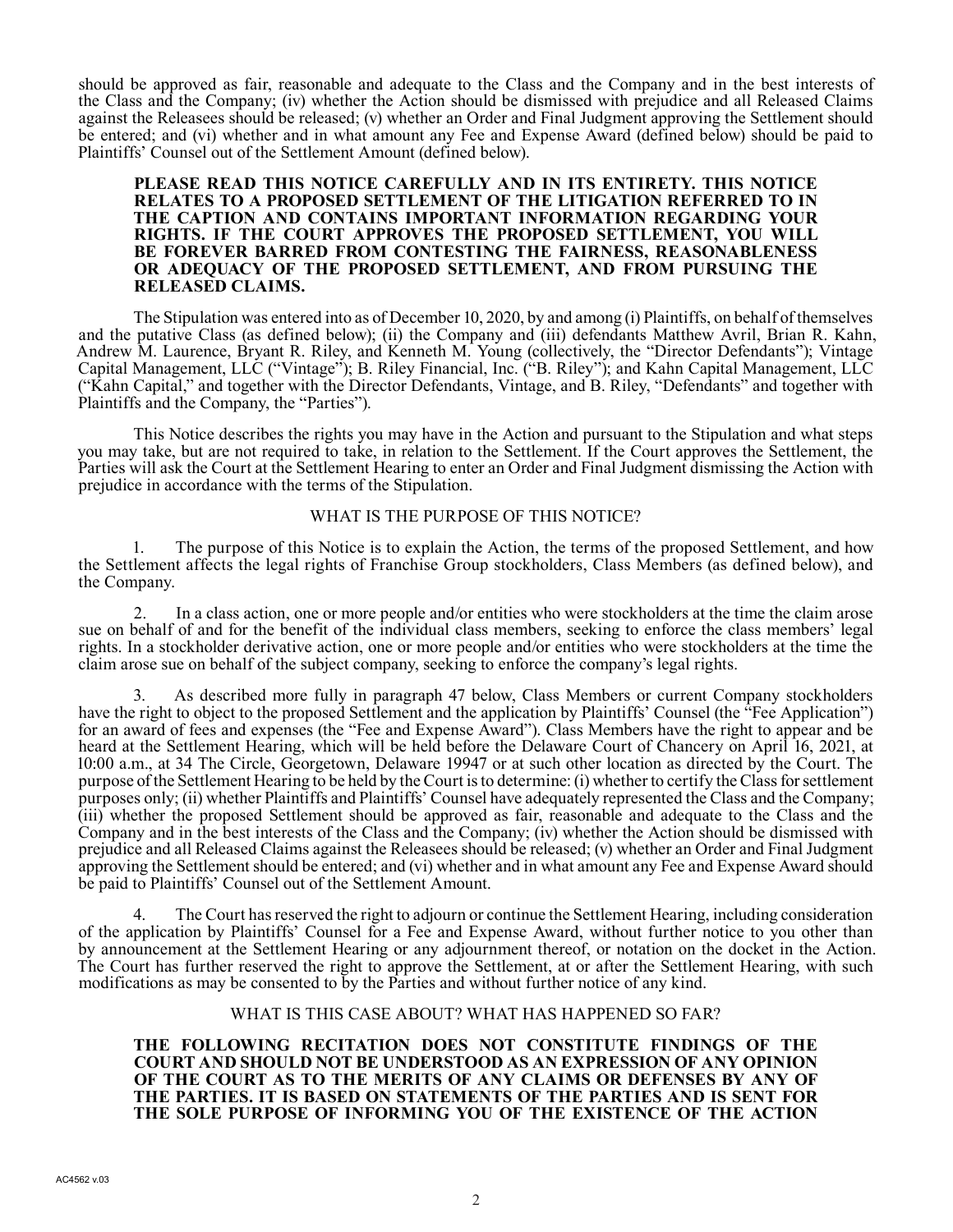#### **AND OF A HEARING ON A PROPOSED SETTLEMENT SO THAT YOU MAY MAKE APPROPRIATE DECISIONS AS TO STEPS YOU MAY OR MAY NOT WISH TO TAKE IN RELATION TO THIS LITIGATION.**

5. On July 10, 2019, the Company's board of directors (the "Board"), upon the recommendation of a special committee of its directors comprising Patrick A. Cozza, Thomas Herskovits, Lawrence Miller, and G. William Minner Jr. (the "Special Committee" or "Special Committee Members"), approved the following transactions (collectively, the "Buddy's Transactions"): (a) the Company would acquire Buddy's Newco, LLC ("Buddy's") at a \$122 million valuation (the "Buddy's Merger"); (b) the Company would make a tender offer to acquire for \$12 per share any and all shares of the Company's common stock ("Company Common Stock") not owned by Vintage or B. Riley or their affiliates (the "Tender Offer"); (c) an affiliate of Vintage would buy from the Company 2,083,333.33 shares of Company Common Stock for \$12 per share (resulting in a \$25 million equity financing) and, to the extent needed to fund the Tender Offer, buy additional shares of Company Common Stock for \$12 per share (resulting in a further equity financing capped at \$40 million); and (d) the Company would enter into a tax receivable agreement with the former equity holders of Buddy's.

6. On August 1, 2019, the Company launched the Tender Offer and filed a solicitation statement on Schedule TO with the U.S. Securities and Exchange Commission (the "SEC" and "Original Disclosures").

7. On August 8, 2019, the Company announced that it would (a) acquire Vitamin Shoppe, Inc. ("Vitamin Shoppe") for approximately \$208 million (the "Vitamin Shoppe Acquisition"); and (b) fund the Vitamin Shoppe Acquisition, in part, by selling shares of Company Common Stock to an affiliate of Vintage for \$12 per share (resulting in an equity financing capped at \$70 million) (the "Vitamin Shoppe Share Issuance").

8. On August 12, 2019, Plaintiff Asbestos Workers' Philadelphia Pension Fund ("Plaintiff Asbestos Workers") filed a Verified Stockholder Class Action and Derivative Complaint (the "Initial Complaint"), Motion for Expedited Proceedings (the "Expedition Motion"), and Motion for Preliminary Injunction, contending that the Director Defendants and the Special Committee Members breached their fiduciary duties in connection with the Buddy's Transactions and Vitamin Shoppe Share Issuance and failed to disclose certain material information in the Original Disclosures.

9. On August 27, 2019, the Company announced it would acquire from Sears Hometown and Outlet Stores, Inc. the businesses of its Sears Outlet segment and Buddy's Home Furnishing Stores for approximately \$133 million (the "SHOS Acquisition").

10. On August 28, 2019, the Company announced it would fund the SHOS Acquisition, in part, by selling shares of Company Common Stock to an affiliate of Vintage for \$12 per share (resulting in an equity financing capped at \$40 million) (the "SHOS Share Issuance" and together with the Buddy's Transactions and Vitamin Shoppe Share Issuance, the "Transactions").

11. On August 30, 2019, following full briefing—and immediately before oral argument—on Plaintiff Asbestos Workers' Expedition Motion, Defendants agreed to provide Plaintiff Asbestos Workers with certain expedited document discovery.

12. On October 16, 2019, the Company filed an amended and restated solicitation statement (the "Amended Disclosures") mooting certain disclosure claims asserted by the Initial Complaint.

13. On October 23, 2019, the Company completed the SHOS Acquisition.

14. On October 23 and 25, 2019, respectively, Plaintiff Asbestos Workers filed a Verified Amended Stockholder Class Action and Derivative Complaint (the "Amended Complaint") and a motion to preliminarily enjoin the Tender Offer (the "Injunction Motion") contending that the Director Defendants and the Special Committee Members breached their fiduciary duties in connection with the Transactions and failed to disclose certain material information in the Amended Disclosures.

15. On November 5, 2019, Defendants made supplemental disclosures and Plaintiff Asbestos Workers determined not to continue to seek an injunction with respect to the disclosure claims asserted by the Amended Complaint (together with the Amended Disclosures, the "Supplemental Disclosures"). Plaintiff Asbestos Workers subsequently withdrew its Injunction Motion.

16. On November 13, 2019 at 5:00 p.m. Eastern Time, the Tender Offer expired. 3,970,938 shares of Company Common Stock were tendered pursuant to the Tender Offer.

17. On December 16, 2019, the Company completed the Vitamin Shoppe Acquisition.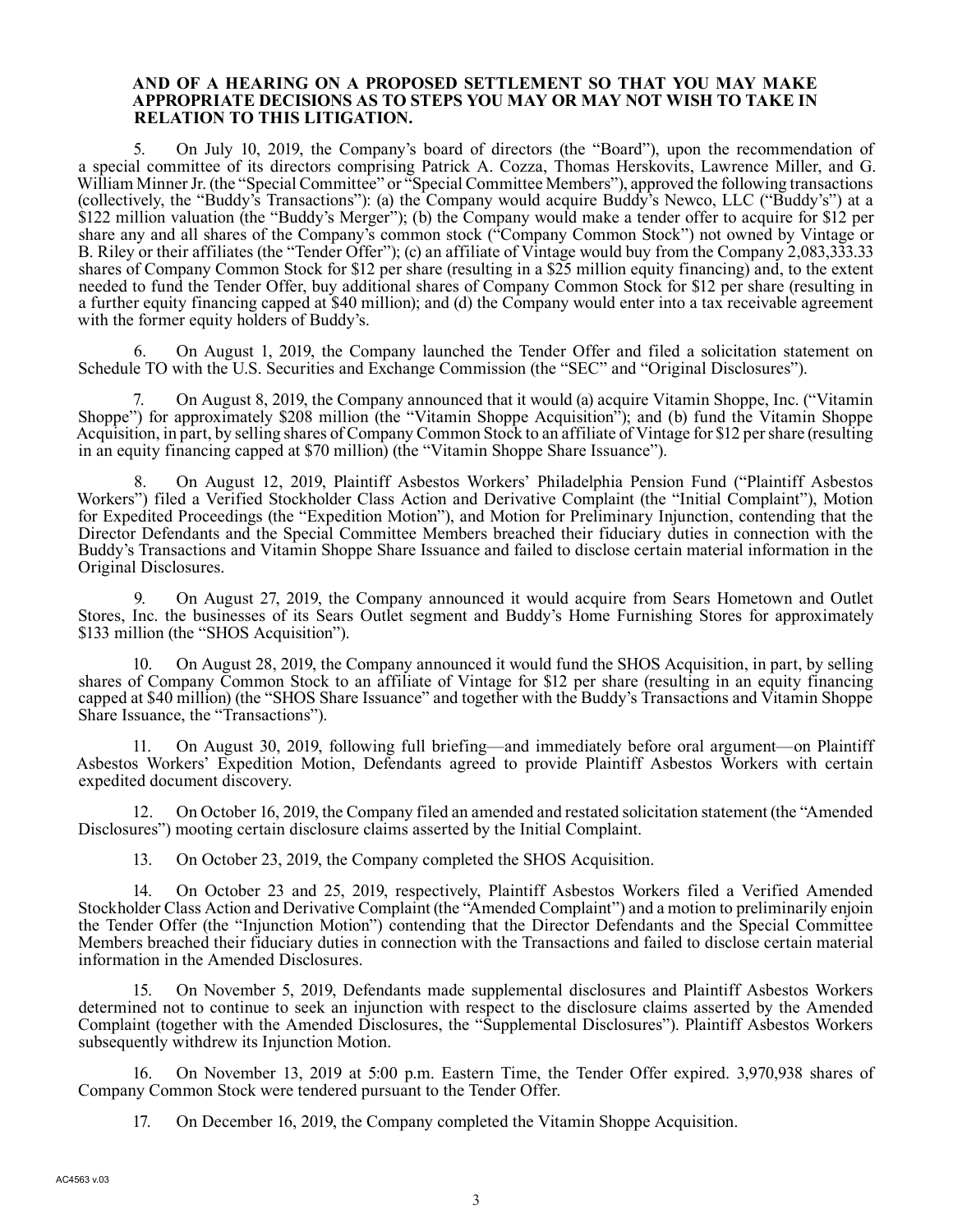18. On March 10, 2020, the Court granted Plaintiff Sciabacucchi's motion to intervene in the Action.

19. On July 15, 2020, Plaintiffs filed a Verified Second Amended Stockholder Class Action and Derivative Complaint challenging the Transactions.

20. On August 18, 2020, following briefing, the Court heard oral argument on Plaintiff Asbestos Workers' petition for an interim fee award (the "Interim Fee Petition") of \$975,000 for attorneys' fees and expenses in connection with counsel's work in obtaining the Supplemental Disclosures.

21. After extensive negotiations, on September 17, 2020, Plaintiffs and Defendants reached an agreement in principle to settle the Action and the Parties informed the Court that it would no longer need to resolve the Interim Fee Petition.

## WHAT ARE THE TERMS OF THE SETTLEMENT?

22. Set forth below is a summary of the principal terms of the proposed Settlement, as agreed to by the Parties, subject to the approval of the Court. The following statements are a summary. Please refer to the Stipulation, which is publicly available as indicated in Footnote 1, for a full and complete statement of the terms of the Settlement.

23. Certain relevant definitions:

"Class" means a non-opt-out class for settlement purposes only, and pursuant to Court of Chancery Rules  $23(a)$ ,  $23(b)(1)$ , and  $23(b)(2)$ , consisting of any record holders and all beneficial owners of Company Common Stock who held or owned such stock at any time during the Class Period, including any and all of their respective successors-in-interest, successors, predecessors-in-interest, predecessors, representatives, trustees, executors, administrators, estates, heirs, assigns and transferees, immediate and remote, and any Person acting for or on behalf of, or claiming under, any of them, and each of them, together with their predecessors-in-interest, predecessors, successors-in-interest, successors, transferees, and assigns. The Excluded Persons are excluded from the Class.

"Class Member" means a Person who falls within the definition of the Class.

"Class Period" means the period beginning on and including January 1, 2019 through and including December 17, 2019.

"Final," with respect to the Judgment or any other Court order means: (i) if no appeal is filed, the expiration date of the time provided for filing or noticing of any appeal; or (ii) if there is an appeal from the Judgment or order filed, (a) the date of final dismissal of all such appeals, or the final dismissal of any proceeding on certiorari or otherwise, or (b) the date the Judgment or order is finally affirmed on an appeal, the expiration of the time to file a petition for a writ of certiorari or other form of review, or the denial of a writ of certiorari or other form of review, and, if certiorari or other form of review is granted, the date of final affirmance following review pursuant to that grant. However, any appeal or proceeding seeking subsequent judicial review pertaining solely to an order issued with respect to attorneys' fees, costs, or expenses shall not in any way delay or preclude the Judgment from becoming Final.

"Net Settlement Amount" means the Settlement Amount, plus any interest accrued thereon after its deposit in the Account, less (i) any Taxes and Tax Expenses; (ii) any Administrative Costs; and (iii) any Fee and Expense Award.

"Non-Tendering Shares" means shares of Company Common Stock owned by any Non-Tendering Stockholder as of 5:00 p.m. Eastern Time on November 13, 2019 and not tendered into the Tender Offer.

"Non-Tendering Stockholder" means any Class Member who: (i) owned shares of Company Common Stock at 5:00 p.m. Eastern Time on November 13, 2019 and did not tender such shares into the Tender Offer; and (ii) submits a valid claim in the form attached to the Stipulation as Exhibit C to the Administrator by the deadline set forth in the Notice.

"Released Defendant Claims" means any and all Claims that have been or could have been asserted in the Action or in any court, tribunal, forum, or proceeding by Defendants or the Company or any of them or their respective successors and assigns against any of the Released Plaintiff Parties, which arise out of or relate in any way to the institution, prosecution, settlement, or dismissal of the Action; provided, however, that the Released Defendant Claims shall not include claims to enforce the Stipulation.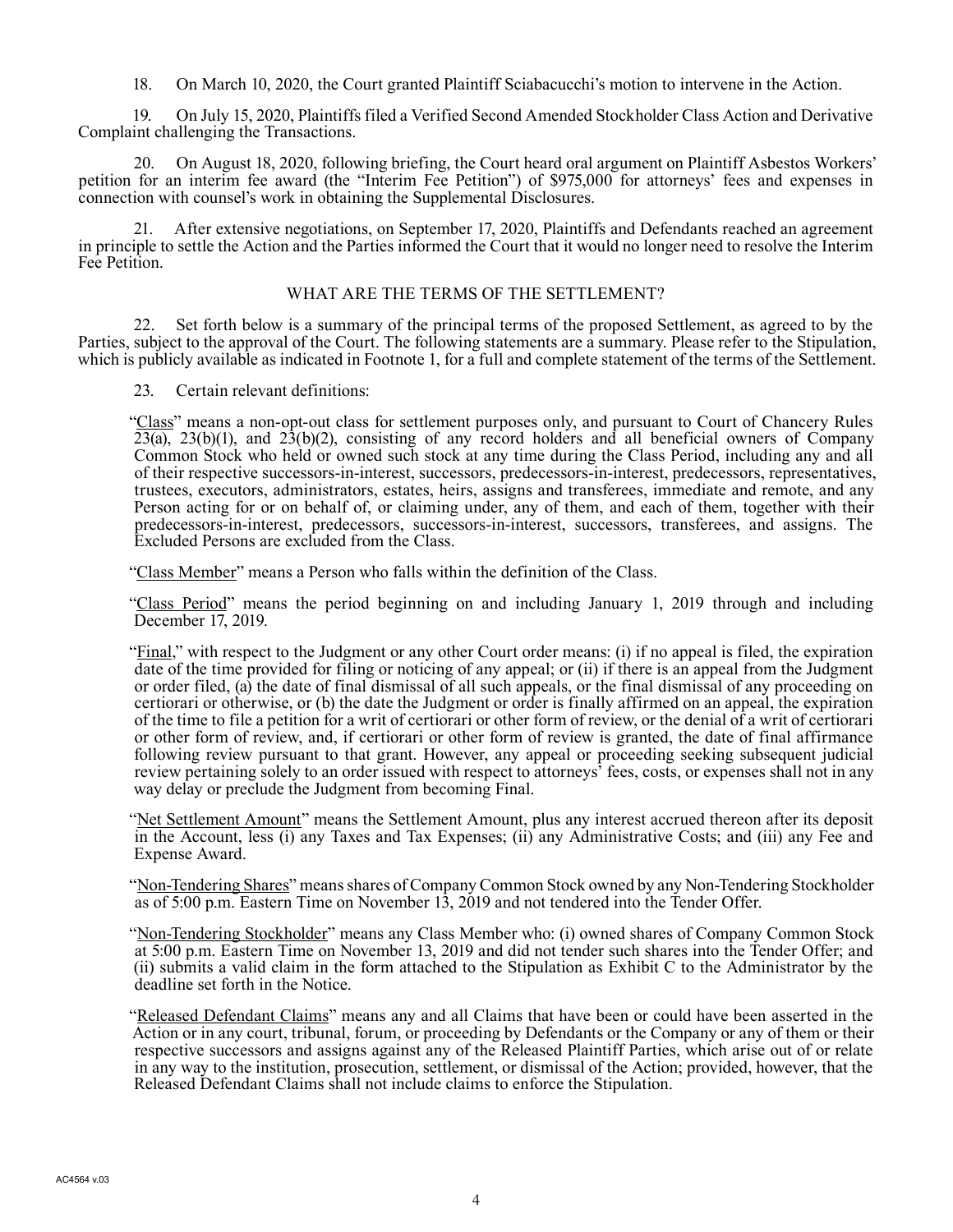"Released Defendant Parties" means Defendants, the Special Committee Members, the Company, and each of their respective past or present affiliates, parents and subsidiaries, as well as each of their respective past or present family members, heirs, trusts, trustees, executors, estates, administrators, beneficiaries, distributees, foundations, agents, employees, fiduciaries, partners, control persons, partnerships, general or limited partners or partnerships, joint ventures, member firms, limited liability companies, corporations, affiliates, parents, subsidiaries, divisions, associated entities, stockholders, principals, officers, managers, directors, managing directors, members, managing members, managing agents, insurers, predecessors, predecessors-in-interest, successors, successors-in-interest, assigns, financial or investment advisors, advisors, consultants, investment bankers, entities providing any fairness opinion, underwriters, brokers, dealers, lenders, commercial bankers, attorneys, personal or legal representatives, accountants, insurers, co-insurers, reinsurers, and associates.

"Released Plaintiff Claims" means any and all Claims that have been or could have been asserted in the Action or in any court, tribunal, forum, or proceeding by Plaintiffs or the Class or the Company or any of them or their respective successors and assigns against any of the Released Defendant Parties, or that are based upon, arise out of, relate in any way to, or involve (in whole or in part) any of the facts alleged in the Action, the Transactions, the Tender Offer, or the disclosures made in connection with the Tender Offer; provided, however, that the Released Plaintiff Claims shall not include claims to enforce the Stipulation.

"Released Plaintiff Parties" means Plaintiffs, Plaintiffs' Counsel, and all other Class Members, and their respective current and former officers, directors, agents, advisors, parents, affiliates, subsidiaries, trusts, trustees, successors, predecessors, assigns, assignees, employees, and attorneys.

"Released Claims" means all Released Defendant Claims and all Released Plaintiff Claims, collectively or individually.

"Releasee(s)" means each and any of the Released Defendant Parties and each and any of the Released Plaintiff Parties.

"Settlement Payment Recipients" means all Tendering Stockholders and Non-Tendering Stockholders.

"Tendering Beneficial Holder" means the ultimate beneficial owner of any shares of Company Common Stock held of record by Cede & Co. at the time such shares were tendered in connection with the Tender Offer, provided that no Excluded Person may be a Tendering Beneficial Holder. For the avoidance of doubt, Tendering Beneficial Holders shall not be required to submit Proofs of Claim to the Administrator to be eligible to participate in this Settlement, unless they also qualify as a Non-Tendering Stockholder, in which case they would be required to submit a Proof of Claim to recover for the shares that qualify them as Non-Tendering Stockholders.

"Tendering Record Holder" means the record holder of any shares of Company Common Stock, other than Cede & Co., at the time such shares were tendered in connection with the Tender Offer, provided that no Excluded Person may be a Tendering Record Holder.

"Tendering Shares" means shares of Company Common Stock owned by a Tendering Stockholder that were tendered into the Tender Offer.

"Tendering Stockholders" means Tendering Beneficial Holders and Tendering Record Holders.

"Unknown Claims" means any Released Defendant Claims which any Plaintiffs or any other Class Member does not know or suspect to exist in his, her, or its favor at the time of the release of such claims, and any Released Plaintiff Claims which any Defendant does not know or suspect to exist in his favor at the time of the release of such claims, which, if known by him, her or it, might have affected his, her, or its decision(s) with respect to this Settlement. With respect to any and all Released Claims, the Parties stipulate and agree that, upon the Effective Date of the Settlement, Plaintiffs and Defendants shall expressly waive, and each of the other Class Members shall be deemed to have waived, and by operation of the Judgment shall have expressly waived, any and all provisions, rights, and benefits conferred by any law of any state or territory of the United States, or principle of common law or foreign law, which is similar, comparable, or equivalent to California Civil Code § 1542, which provides:

**A general release does not extend to claims that the creditor or releasing party does not know or suspect to exist in his or her favor at the time of executing the release and that, if known by him or her, would have materially affected his or her settlement with the debtor or released party.**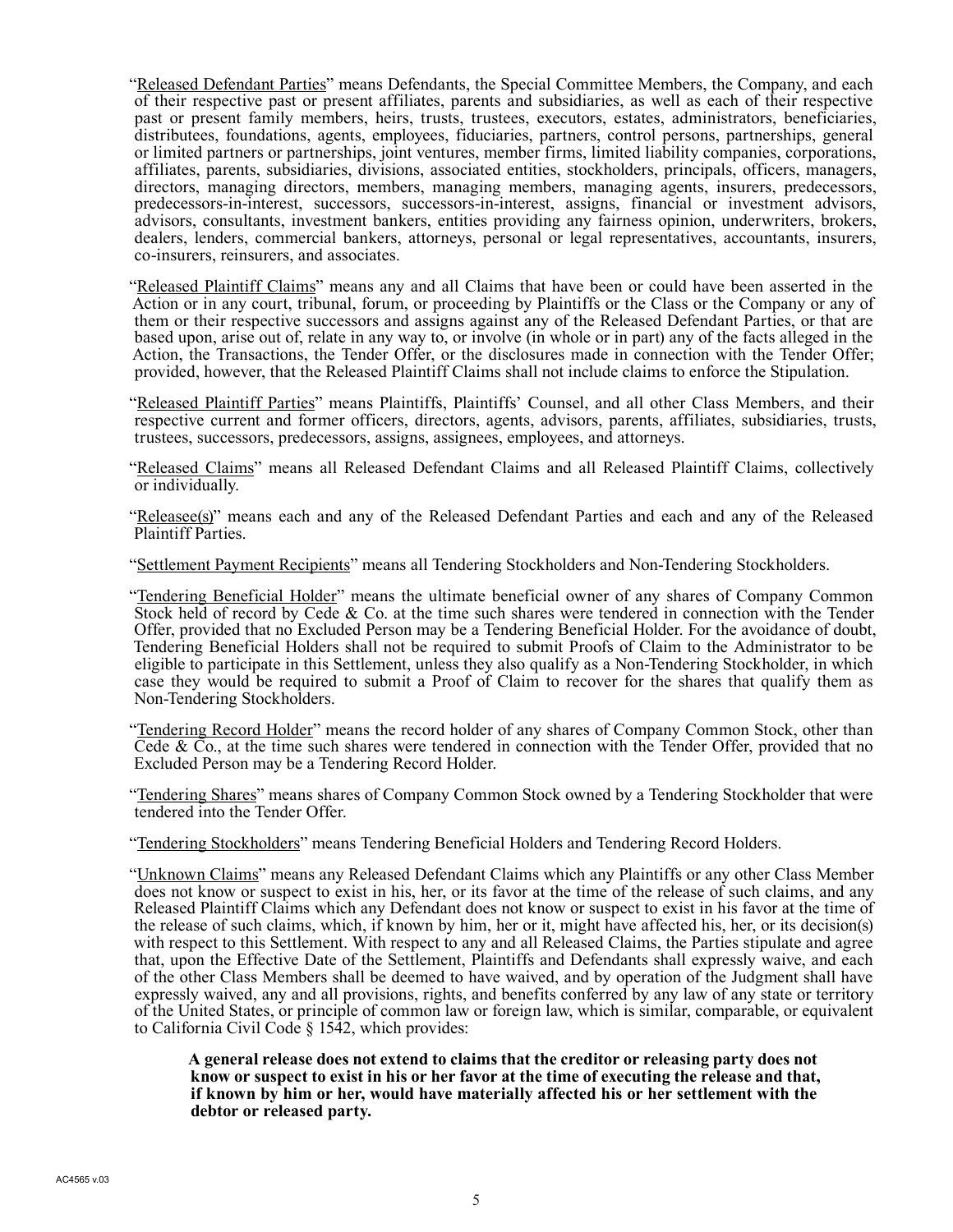Plaintiffs and Defendants acknowledge, and each of the other Class Members shall be deemed by operation of law to have acknowledged, that the foregoing waiver was separately bargained for and a key element of the Settlement.

## **The Settlement Amount:**

24. In consideration for the full and final release, settlement, dismissal, and discharge of any and all Released Claims (defined below) against the Releasees (defined below), the Parties agreed to a payment of five million six hundred thousand dollars and no cents (\$5,600,000.00) (the "Settlement Amount") that Defendants and/or insurance carriers shall cause to be paid.

## **Distribution of Settlement Amount/Proof of Claims/Plan of Allocation:**

25. Non-Tendering Stockholders are required to have submitted valid Proofs of Claim to the Administrator by **no later than March 22, 2021**, in order to be able to receive Settlement proceeds. A particular stockholder may submit claims for and/or receive a distribution for Tendering Shares and Non-Tendering Shares, as neither the submission of claims nor the receipt of any distribution based on one of these two categories of shares excludes the submission of claims or the receipt of any distribution under the other category. For the avoidance of doubt, Tendering Stockholders do not need to submit Proofs of Claim for their tendered shares.

26. As soon as reasonably practicable after the deadline for the submission of Proofs of Claim by Non-Tendering Stockholders, the Administrator shall determine the total number of shares of Company Common Stock held by (a) all Tendering Stockholders; and (b) all Non-Tendering Stockholders (collectively, the "Total Eligible Shares").

27. To determine the size of the settlement distribution (the "Settlement Distribution Amount") to each Tendering Stockholder, the Administrator shall divide the number of Tendering Shares owned by the Tendering Stockholder by the Total Eligible Shares and multiply the quotient by the Net Settlement Amount.

28. For Tendering Beneficial Holders whose Tender Offer consideration was distributed through Cede & Co., as nominee for the Depository Trust Company ("DTC") (the "DTC Participants"), Settlement Distribution Amounts shall be sent to DTC for distribution.

29. The Administrator shall instruct DTC Participants to distribute the Settlement Distribution Amounts to Tendering Beneficial Holders in a similar manner to that in which the DTC Participants distributed proceeds in connection with the Tender Offer.

30. The Administrator shall provide DTC Participants with a list of Excluded Persons and direct the DTC Participants not to distribute any payment to any Excluded Person.

31. DTC's sole obligation in connection with the Settlement shall be to distribute the Settlement Distribution Amounts to DTC Participants in accordance with this Paragraph and DTC rules and procedures, and DTC shall not be responsible for any errors in the calculation of the Settlement Distribution Amounts or for any failure by the Administrator, Defendants, or Plaintiffs' Counsel to identify the Excluded Persons.

32. For Tendering Record Holders, Settlement Distribution Amounts shall be sent to the address listed on the stockholder register or other relevant books and records of Liberty Tax or its transfer agent.

33. To determine the size of the Settlement Distribution Amount to each Non-Tendering Stockholder, the Administrator shall divide the number of Non-Tendering Shares owned by the Non-Tendering Stockholder by the Total Eligible Shares and multiply the quotient by the Net Settlement Amount.

34. For Non-Tendering Stockholders, Settlement Distribution Amounts shall be sent to the address provided by the Non-Tendering Stockholder in the relevant Proof of Claims.

35. Defendants shall have no responsibility or liability for any claims, payments or determinations that the Administrator makes with respect to any Class Member claims for payment.

# WHAT ARE THE PARTIES' REASONS FOR THE SETTLEMENT?

36. The Settlement set forth in the Stipulation reflects the results of the Parties' negotiations and the final terms of their agreement, which was reached only after arm's-length negotiations among the Parties, who were all represented by counsel with extensive experience and expertise in stockholder class action and derivative litigation.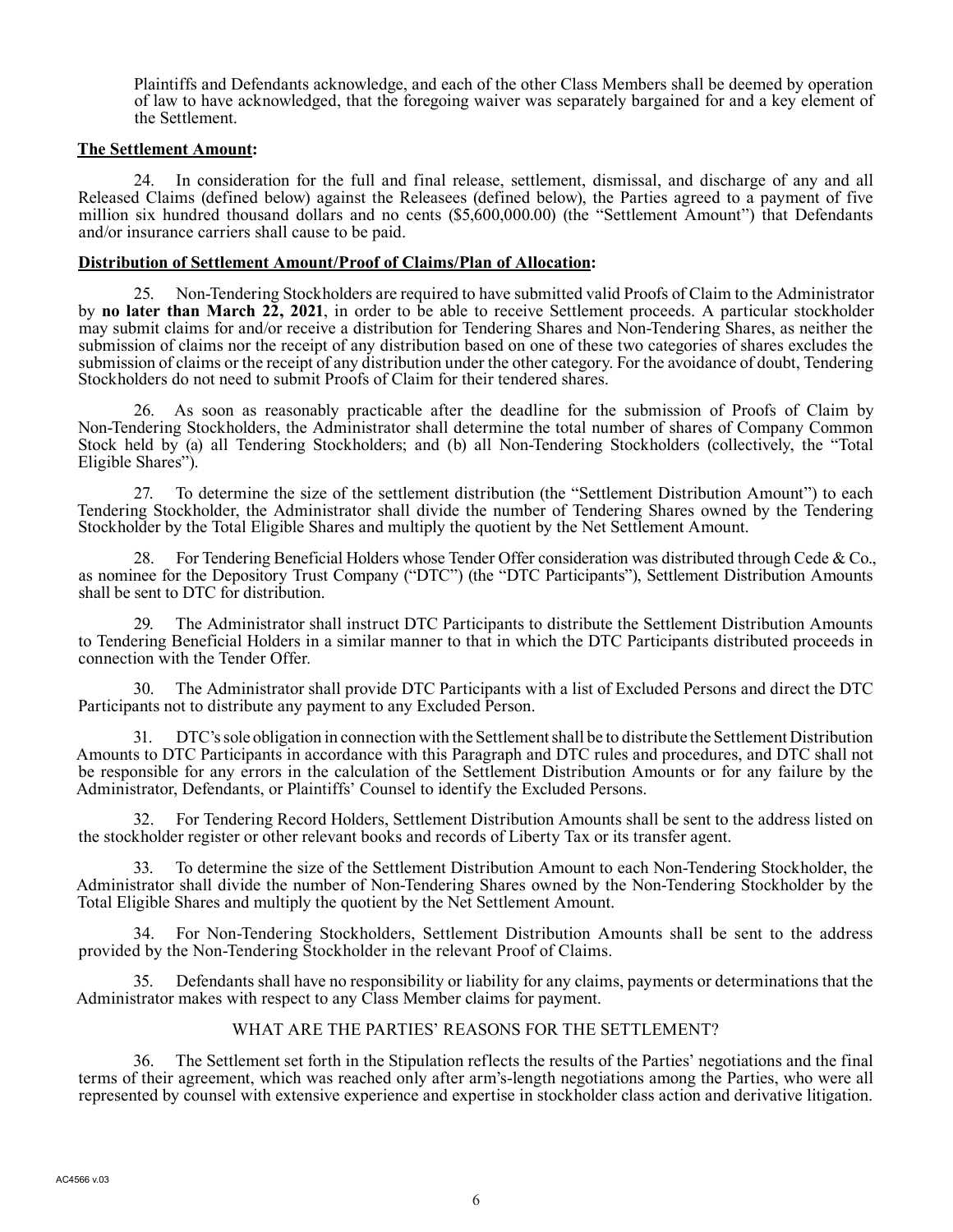37. The Parties recognize the time and expense that would be incurred by further litigation and the uncertainties inherent in such litigation. This Settlement is not evidence of the validity or invalidity of any claims or defenses in the Action or any other actions or proceedings, or of any wrongdoing by any of the Defendants or of any damages or injury to Plaintiffs, any Class Member or the Company.

38. Plaintiffs believe that the Released Defendant Claims had merit when filed and continue to have merit, and Plaintiffs are settling the Released Defendant Claims because they believe that the Settlement will provide substantial value to Class Members. Plaintiffs have concluded that the Settlement is fair, reasonable, and in the best interests of Class Members and the Company, and that it is reasonable to pursue the Settlement based on the terms and procedures outlined herein.

39. Defendants have denied, and continue to deny, all allegations of wrongdoing, fault, liability or damage with respect to all claims asserted or that could be asserted in the Action or any other action, in any court or tribunal, relating to the Tender Offer or the Transactions, including any allegations that Defendants have committed any violations of law, that they have acted improperly in any way, and that they have any liability or owe any damages of any kind to Plaintiffs, the Class and/or the Company. Defendants maintain that their conduct was at all times proper, in the best interests of Franchise Group and its stockholders, and in compliance with applicable law, and that if the case proceeded to trial and a decision were issued by the Court, they would have prevailed on all claims asserted against them. Defendants further deny any breach of fiduciary duties or aiding and abetting any breach of such duties. Defendants affirmatively assert that the Tender Offer and the Transactions provided Franchise Group and its stockholders, including Plaintiffs and the Class, with substantial benefits. Defendants also deny that Franchise Group or its stockholders were harmed by any conduct of Defendants alleged in the Action or that could have been alleged in the Action. Each of the Defendants asserts that, at all relevant times, they acted in good faith and in a manner believed to be in the best interests of Franchise Group and all of its stockholders. Defendants are entering into the Settlement in order to, among other things, eliminate the uncertainty, burden, inconvenience, expense, and distraction of further litigation; and to terminate all claims that were or could have been asserted by Plaintiffs, any other Class Member or the Company against Defendants in the Action or in any other action, in any court or tribunal, relating to the Tender Offer and the Transactions or the sales process leading to or disclosures associated with the Transactions.

### WHAT WILL HAPPEN IF THE SETTLEMENT IS APPROVED? WHAT CLAIMS WILL THE SETTLEMENT RELEASE?

40. If the Settlement is approved, then the Court will enter the Order and Final Judgment approving the Settlement in accordance with the Stipulation, at which time the Action will be dismissed with prejudice on the merits.

41. As of the Effective Date, the following releases will occur: Plaintiffs, all Class Members, the Company, and Defendants on behalf of themselves, and any and all of their respective past or present family members, spouses, heirs, trusts, trustees, executors, estates, administrators, beneficiaries, distributees, foundations, agents, employees, fiduciaries, partners, control persons, partnerships, general or limited partners or partnerships, joint ventures, member firms, limited liability companies, corporations, affiliates, parents, subsidiaries, divisions, associated entities, stockholders, principals, officers, managers, directors, managing directors, members, managing members, managing agents, insurers, predecessors, predecessors-in-interest, successors, successors-in-interest, assigns, and any Person acting for or on behalf of, or claiming under, any of them, and each of them, agree to release and forever discharge, and by operation of the Order and Final Judgment shall release and forever discharge, all Released Claims as against all Releasees.

42. As of the Effective Date, the Releasees shall be deemed to be released and forever discharged from all of the Released Claims.

# WHO ARE THE MEMBERS OF THE CLASS?

43. The Court has provisionally ordered that, with respect to the class claims asserted, the Action shall be maintained as a non-opt-out class action pursuant to pursuant to Court of Chancery Rules 23(a), 23(b)(1), and 23(b)(2) on behalf of a class consisting of any record holders and all beneficial owners of Company Common Stock pursuant to Court of Chancery Rules  $2\dot{3}$ (a),  $23(b)(1)$ , and  $23(b)(2)$ , consisting of any record holders and all beneficial owners of Company Common Stock who held or owned such stock at any time during the Class Period, including any and all of their respective successors-in-interest, successors, predecessors-in-interest, predecessors, representatives, trustees, executors, administrators, estates, heirs, assigns and transferees, immediate and remote, and any Person acting for or on behalf of, or claiming under, any of them, and each of them, together with their predecessors-in-interest, predecessors, successors-in-interest, successors, transferees, and assigns.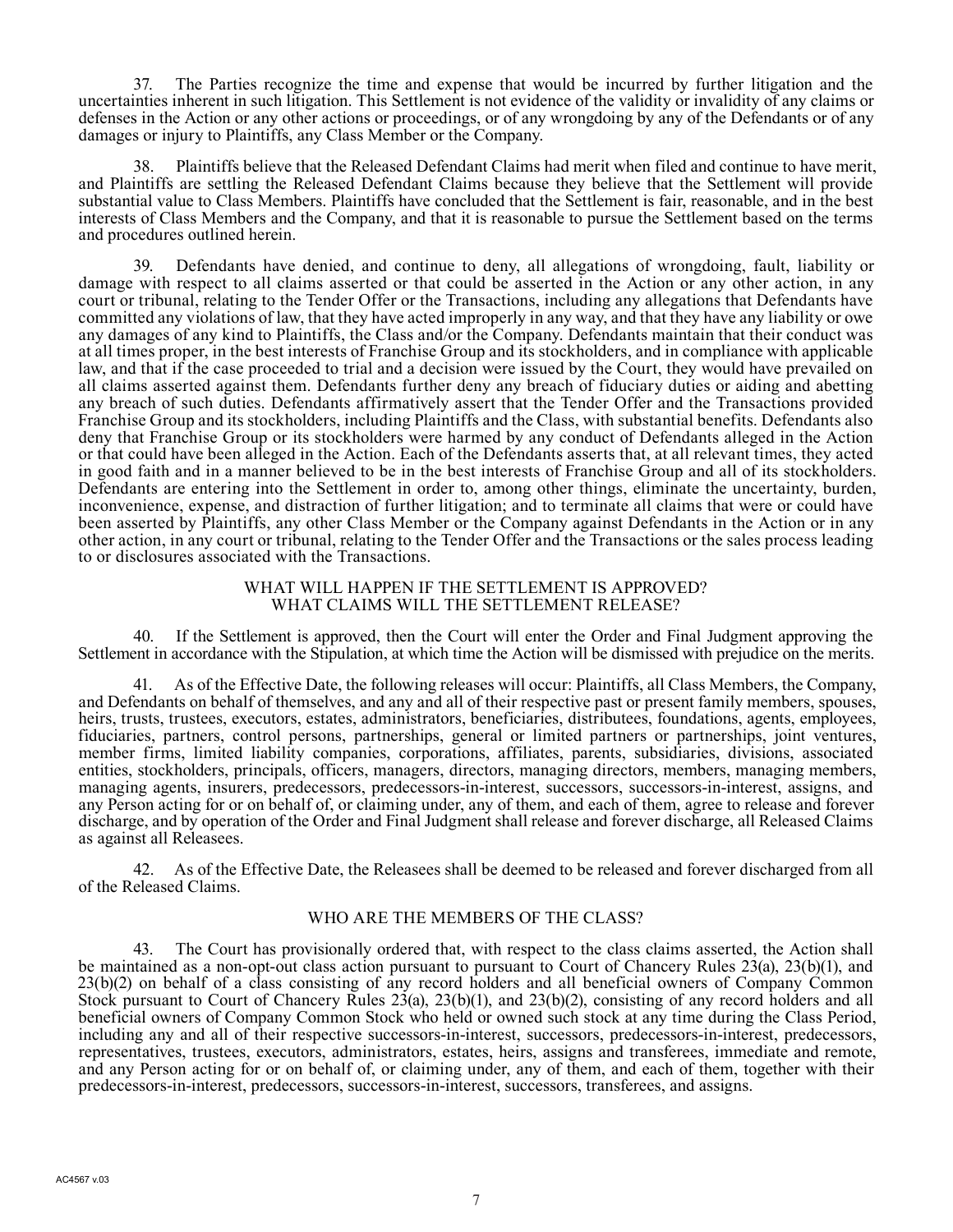44. Excluded from the Class are (i) Defendants, any Board member and each Defendant's and Board member's respective Immediate Family, affiliates, legal representatives, heirs, estates, successors or assigns; and (ii) any entity in which any Defendant and/or Board member has or had a direct or indirect controlling interest, and any successors-in-interest thereto.

#### HOW WILL THE ATTORNEYS BE PAID?

45. Concurrent with seeking final approval of the Settlement, Plaintiffs' Counsel intends to make a Fee Application to the Court for a Fee and Expense Award in an aggregate amount of up to one million eight hundred fifty thousand dollars and no cents (\$1,850,000.00), inclusive of expenses incurred in connection with the Action. The Parties acknowledge and agree that the Fee and Expense Award shall be paid solely from, and not in addition to, the Settlement Amount. The Fee Application shall be the only request for attorneys' fees and expenses filed by or on behalf of Plaintiffs and their counsel.

#### WHEN AND WHERE WILL THE SETTLEMENT HEARING BE HELD? DO I HAVE THE RIGHT TO APPEAR AT THE SETTLEMENT HEARING?

46. The Court will consider the Settlement and all matters related to the Settlement, including the Fee Application, at the Settlement Hearing. The Settlement Hearing will be held before the Delaware Court of Chancery on April 16, 2021 at 10:00 a.m., at the Court of Chancery, 34 The Circle, Georgetown, Delaware 19947, or at such other location or in such other manner as directed by the Court.

47. Any Class Member or current Company stockholder who objects to the Settlement or the Fee Application by Plaintiffs' Counsel, or who otherwise wishes to be heard, may appear in person or through his, her, or its attorney at the Settlement Hearing and present any evidence or argument that may be proper and relevant; provided, however, that no such person shall be heard or entitled to contest the approval of the terms and conditions of the Settlement, or, if approved, the Order and Final Judgment to be entered thereon, or the allowance of fees and expenses to Plaintiffs' Counsel, or otherwise be heard with respect to the matters considered at the Settlement Hearing unless, no later than **April 2, 2021**, such person files with the Register in Chancery, Court of Chancery, 34 The Circle, Georgetown, Delaware 19947, the following: (a) proof of eligibility as a Tendering Stockholder or Non-Tendering Stockholder or proof of current Company stock ownership; (b) a written and signed notice of the Objector's intention to appear, which states the name, address and telephone number of the Objector and, if represented, his, her, or its counsel; (c) a detailed statement of the objections to any matter before the Court; and (d) a detailed statement of all of the grounds thereon and the reasons for the Objector's desire to appear and to be heard, as well as all documents or writings which the Objector desires the Court to consider. Any such filings with the Court must also be served upon each of the following counsel (by hand, First-Class U.S. Mail, or express service/email) such that they are received no later than **April 2, 2021**:

> Kimberly Evans, Esq. GRANT & EISENHOFER P.A. 123 Justison Street,  $7<sup>th</sup>$  Floor Wilmington, DE 19801 Telephone: (302) 622-7000 *Counsel for Plaintiffs*

A. Thompson Bayliss, Esq. ABRAMS & BAYLISS LLP 20 Montchanin Road, Suite 200 Wilmington, Delaware 19807 Telephone: (302) 778-1000 *Counsel for Nominal Defendant Franchise Group, Inc.*

Tariq Mundiya, Esq. WILLKIE FARR & GALLAGHER LLP 787 Seventh Avenue New York, NY 10019-6099 Telephone: (212) 728-8565 *Counsel for Defendants Matthew Avril, Brian R. Kahn, Andrew M. Laurence, Vintage Capital Management, LLC, and Kahn Capital Management, LLC*